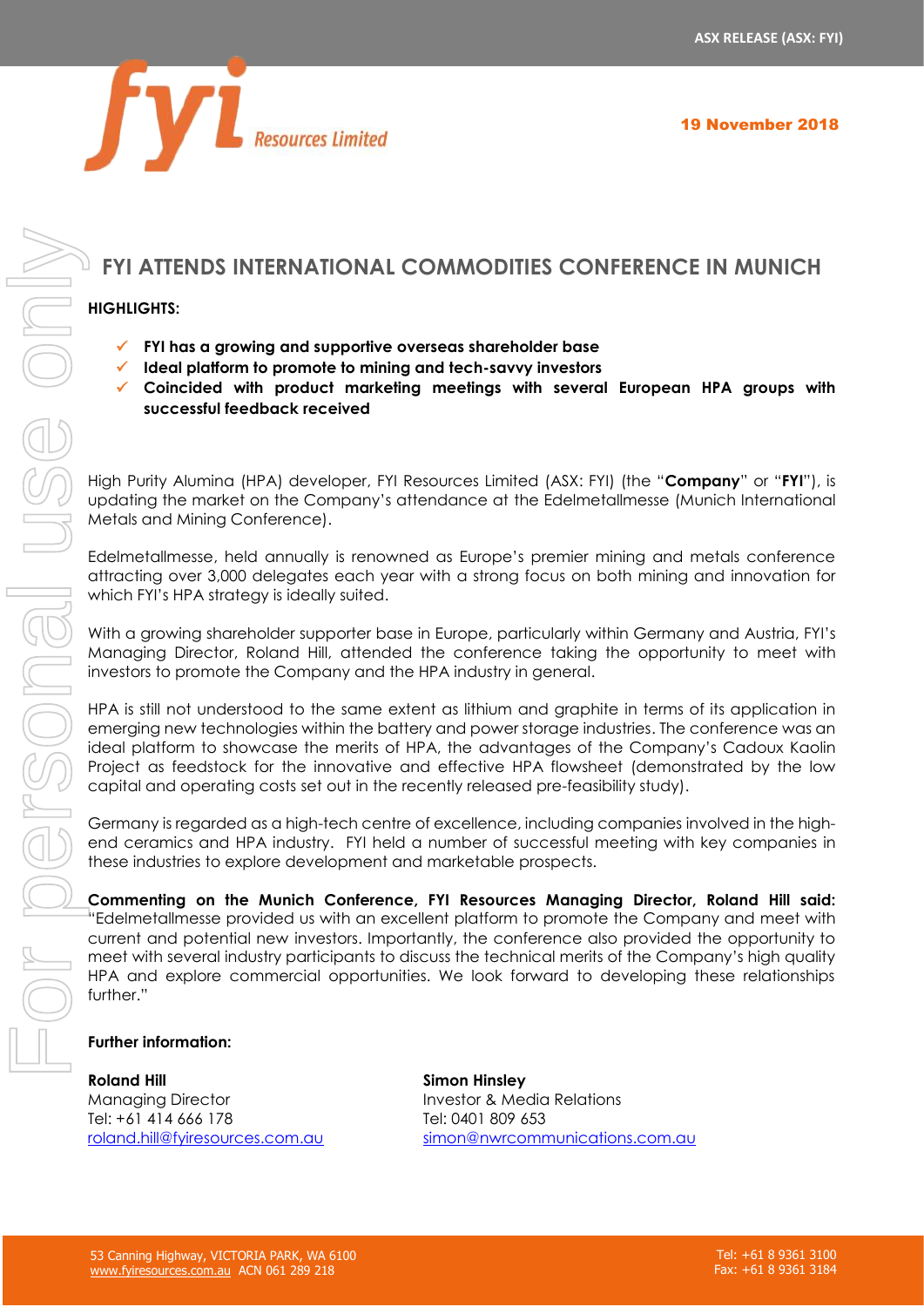19 November 2018



FYI is positioning itself to be a significant producer of high purity alumina (4N or HPA) in a rapidly developing LED, electric vehicle, smartphone and television screen as well as other associated hightech product markets.

The foundation of FYI's HPA strategy is the quality aluminous clay (kaolin) deposit at Cadoux and the exceptional positive metallurgical response that the feedstock has to the Company's moderate temperature, atmospheric pressure and straightforward HCl flowsheet. The strategy's superior quality attributes combine resulting in world class HPA project potential.

In September 2018, FYI announced results of its Preliminary Feasibility Study ("PFS") for its Cadoux kaolin project in Western Australia (refer announcements 25 September and 29 October 2018). The PFS confirmed the Company's intention to become a predominant vertically-integrated, long life producer of high quality HPA.

Reflective of Cadoux's quality as a feedstock and the efficiency of the Company's innovative flowsheet, the PFS resulted in an leading industry economic outcomes that indicate the Project could produce up to 8,000 tonnes per annum of HPA with both low capital (US\$180m) and operating costs (US%6,467/t), delivering an NPV(10%) of US\$506 million for a 25-year project mine life from >50-year kaolin supply at an attractive IRR of 46%.



FYI's Cadoux HPA Pre-feasibility summary outcomes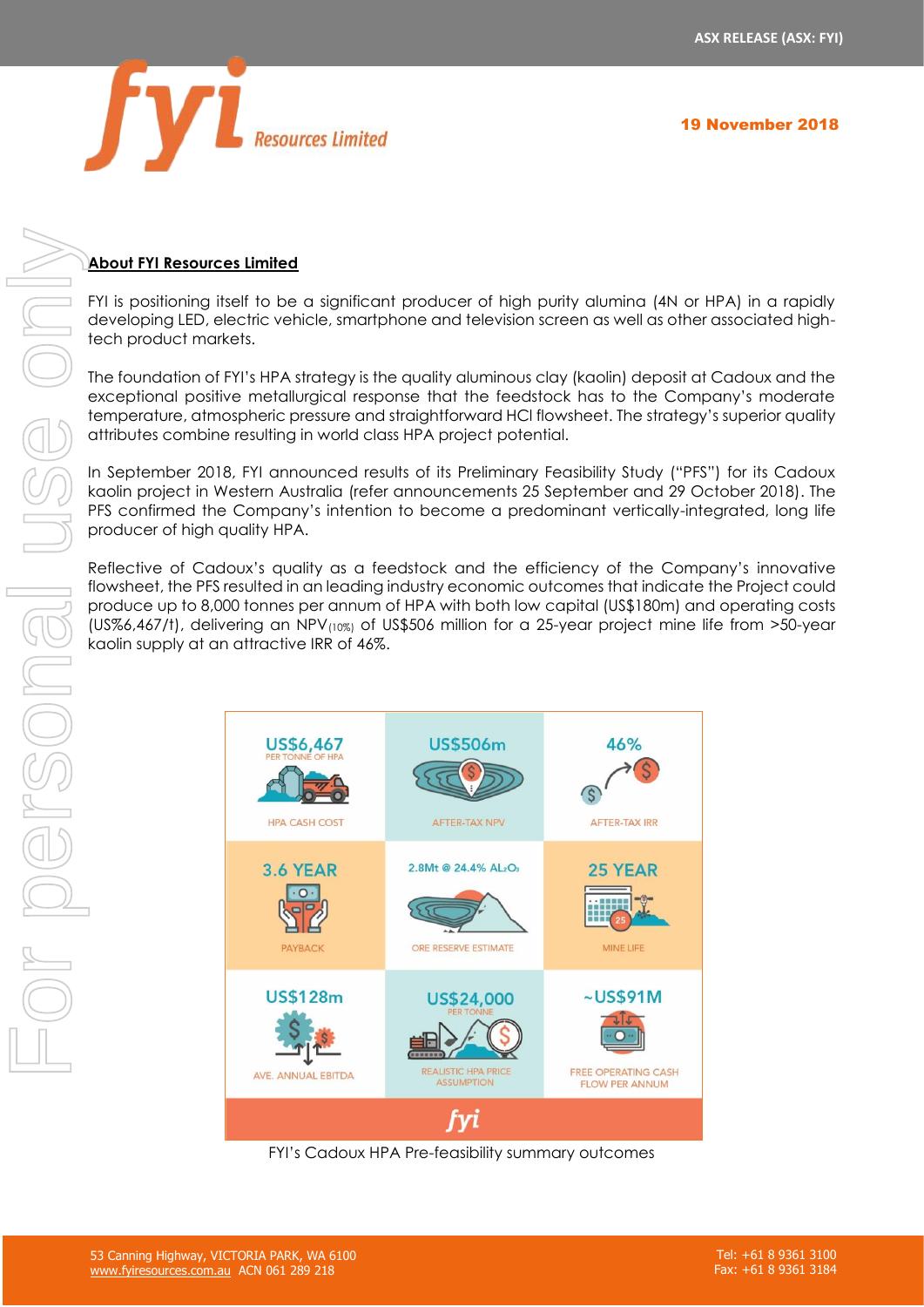

## **Competent Persons Statements**

#### **Ore Reserves**

The information in this report that relates to Ore Reserves is based on information compiled by Mr. Steve Craig, who is a Fellow of the Australasian Institute of Mining and Metallurgy. Steve Craig is a full-time employee of Orelogy Consulting Pty Ltd and has sufficient experience relevant to the style of mineralisation and type of deposit under consideration and to the activity which they are undertaking to qualify as a Competent Person as defined in the 2012 Edition of the "Australasian Code for Reporting of Exploration Results, Mineral Resources and Ore Reserves". The information is extracted from the announcements dated 23 and 29 October 2018 and are available to view on the Company's website at [www.fyiresources.com.au](http://www.fyiresources.com.au/). The Company confirms that it is not aware of any new information or data that materially affects the information included in the original market announcements and that all material assumptions and technical parameters underpinning the findings in the relevant market announcements continue to apply and have not materially changed and that all material assumptions and technical parameters underpinning the estimate in the relevant market announcement continue to apply and have not materially changed. The Company confirms that the form and context in which the Competent Person's findings are presented have not been materially modified from the original announcement.

#### **Mineral Resources**

The information in this report that relates to Mineral Resources is based on information compiled by Mr Grant Louw, under the direction and supervision of Dr Andrew Scogings, who are both full-time employees of CSA Global. Dr Scogings is a Member of the Australasian Institute of Mining and Metallurgy and a Member of the Australian Institute of Geoscientists. He is a Registered Professional Geologist in Industrial Minerals. Dr Scogings has sufficient experience relevant to the style of mineralisation and type of deposit under consideration and to the activity which he is undertaking to qualify as Competent Person as defined in the 2012 Edition of the "Australasian Code for the Reporting of Exploration Results, Mineral Resources, and Ore Reserves". The information is extracted from the PFS announcement dated 25 September 2018 and is available to view on the Company's website at [www.fyiresources.com.au](http://www.fyiresources.com.au/). The Company confirms that it is not aware of any new information or data that materially affects the information included in the original market announcements and that all material assumptions and technical parameters underpinning the findings in the relevant market announcements continue to apply and have not materially changed and that all material assumptions and technical parameters underpinning the estimate in the relevant market announcement continue to apply and have not materially changed. The Company confirms that the form and context in which the Competent Person's findings are presented have not been materially modified from the original announcement. **Example 12 Coverage in the relevant market and technical parameters under the relevant market and the relevant market and the relevant market and the relevant market and the relevant market and the relevant market and t** 

#### **Metallurgy**

The information in this report that relates to metallurgy and metallurgical test work is based on information reviewed and compiled by Mr Daryl Evans, a Competent Person who is a Fellow of the Australian Institute of Mining and Metallurgy (AusIMM). Mr Evans is an employee of Independent Metallurgical Operations Pty Ltd, and is a contractor to FYI. Mr Evans has sufficient experience that is relevant to this style of processing and type of deposit under consideration, and to the activity that he has undertaken to qualify as a Competent Person as defined in the 2012 Edition of the "Australasian Code for the Reporting of Exploration Results, Mineral Resources and Ore Reserves". Announcements in respect to metallurgical results are available to view on the Company's website at [www.fyiresources.com.au](http://www.fyiresources.com.au/) . The Company confirms that it is not aware of any new information or data that materially affects the information included in the original market announcements and that all material